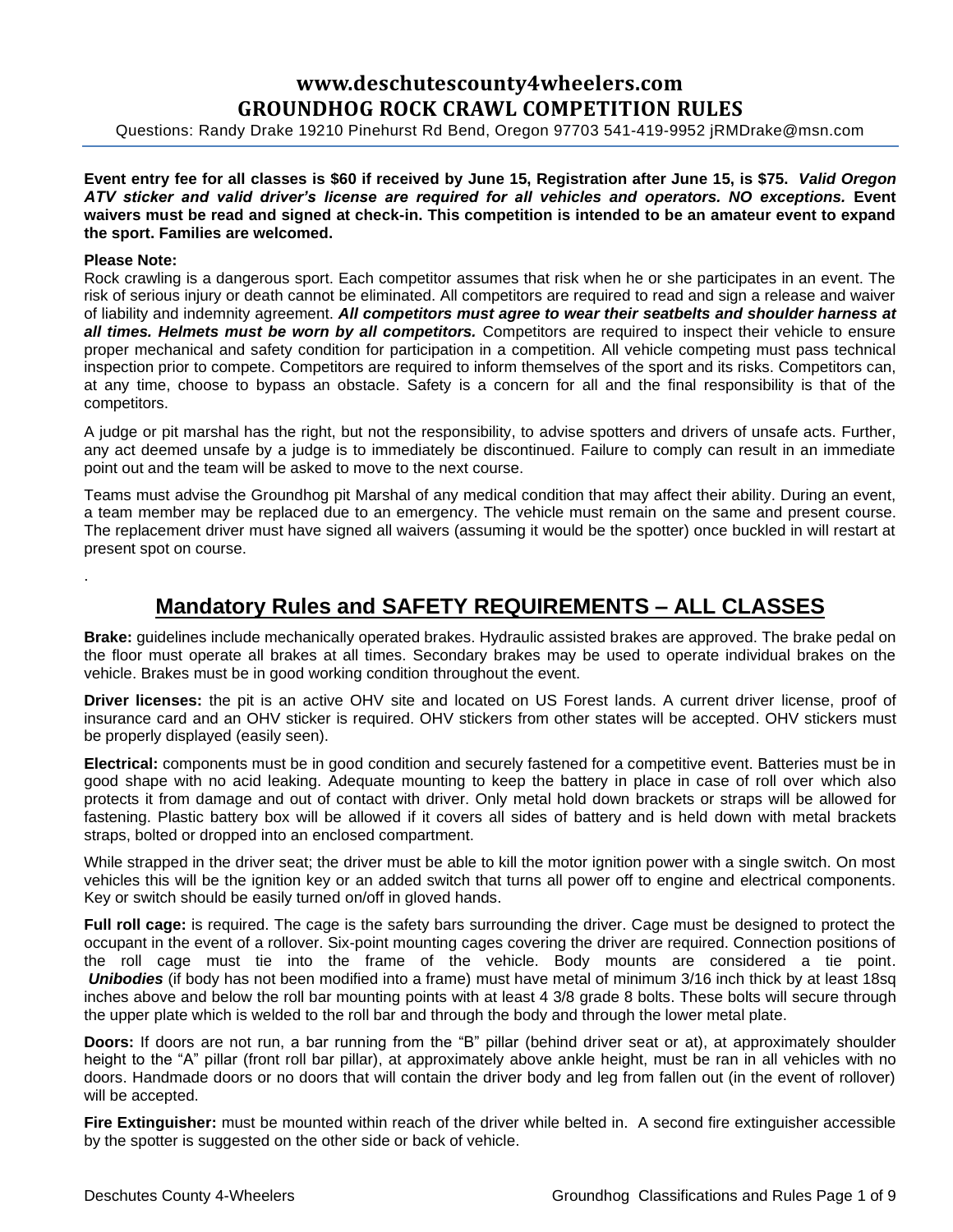**Fire Walls and Hoods:** The driver in their seat will not be able to touch any part of the engine or drive components once buckled in. A bulkhead, floor boards, hood made of metal will separate the driver from all engine, radiator, batteries, drive components, steering components (except steering wheel). Rear engine vehicles must have a metal bulkhead between driver and engine. The mechanics of the vehicle will be separated from the driver by a metal barrier complete without holes; enabling no liquid reaching the driver (or passenger seat) in case of roll over. Hood scoops and holes for air movement are allowed as long as they face away for driver. If a windshield is intact and used during competition; scoops and holes will be allowed to face driver. The seats will be separated from the engine compartment by existing or built bulkheads made of metal.

**First aid kits:** are required for each vehicle.

**Fuel system:** includes all components and connections used to store, deliver and mix fuel and air on the vehicle. Non vented gas caps are permitted. All fuel cell and tanks must be in original position (non-OEM vehicle are included) and if not must be covered and protected in case of roll overs. Fuel cells and tanks will be secured with metal hold downs bolted securely. Unleaded, leaded, propane, E-85 and diesel fuels are permitted. Nitrous Oxide is allowed. Non-OEM fuel systems must be sealed with a rollover valve installed in the fuel vent line. Fuel lines must be free of leaks or cracks in hoses. Throttle assemblies must be in good order and work smoothly. Hand throttles are approved. Propane systems must have an electric solenoid to open gas line with ignition on but de-energized closed in off ignition position in the gas line near the fuel tank for fire safety. Propane tanks must be properly protected to prevent puncture.

**Helmets:** are required for all competitors. Drivers head protection must be DOT/Snell approved. Spotter must wear head protection made with a hard shell material.

**Handles:** must be mounted so that in the event of a rollover, the hand is safe. No hand holds outside of roll cages.

**Lightening of vehicles:** lightening of all vehicles in all classes is permitted if the vehicle meets all safety conditions and class rules per the tech committee. The competing vehicle cannot be changed after tech. It must remain intact as teched throughout the event. Door, windshields, glass, tail gates, unused seats, fenders and skin from buggies, material behind drivers bulkhead in non-stock classes, spare tires and holders etc… will be allowed removed if removal does not affect safety of driver, passenger or vehicle. Hoods, fenders, firewalls, lights in stock classes, vital supports are not to be removed. Vehicle will run as inspected at tech throughout the event. *No changes once teched!* Take a few minutes and consider what is really necessary for the event and leave at camp site unnecessary equipment.

**Liquid spill kit:** Per our permit all liquid leaks will be fixed before entering the pit and allowed to run. No exemptions! Spill kits are required in all vehicles. Liquid spill pads may be purchased at registration. Additional liquid absorbing pads may be needed and are available at starting gates. Liquid coming out of the vehicle for any reason will be stopped and repairs made to stop liquid coming into contact of the course. The competitor's time may be stopped and restarted depending upon the situation and the course judge will decide and the score keeper will oblige. The course judges and/or pit marshal will ok the vehicle to continue in that event 'or not' depending on the case. All spills must be cleaned up by the team as it happens and aid can be rendered to help form available teams and course officials to quickly clean up spills. It cannot be left on the course and that course is shut down until all liquids have been satisfactorily cleaned up per the course judges and/or pit marshal.

**Lug nuts and bolts:** All lug nuts must be in place and tight. Loose, missing bolts from steering components, drivelines, axle's shackles, shackles hangers, motor mounts etc… will need to be replaced or tightening before tech.

**OHVs:** No motorcycles, three wheelers, quads or SXS are allowed within groundhog pit area from 6pm on Friday evening to after the close of the event on Saturday evening. The only exception to this is pit marshal and disabled course judges.

**Number:** Your vehicle number on driver side must be in place throughout the event. It would be good if it was on both sides and rear of vehicle.

**Passenger:** One passenger will be allowed only if the seating is across from driver in the normal passenger seating position. The passenger seat and safety equipment requirements will be exactly the same as for driver. The passenger cannot assist through-out the heat. It is strongly recommended that no passenger be within your rig as it could result in disqualification of your vehicle in that heat.

**Radiator:** shall have an overflow bottle. Radiator will be securely mounted; permitting no movement. They must be protected; preventing puncture in any situation. There must be a barrier between the driver and all hoses and the radiator itself while in the driver seat.

**Rollover:** in the event of a rollover, vehicle must Re-tech and meet all required repairs as deemed by tech committee. Every rollover on the course even those that end up with their wheels on the ground will *stop immediately* for course judges to quickly decide if vehicle can continue in that event. Timekeeper will *stop their timer and will restart* if vehicle is deemed safe to continue course. Liquids leaking or damage to vehicles that will not allow it to continue is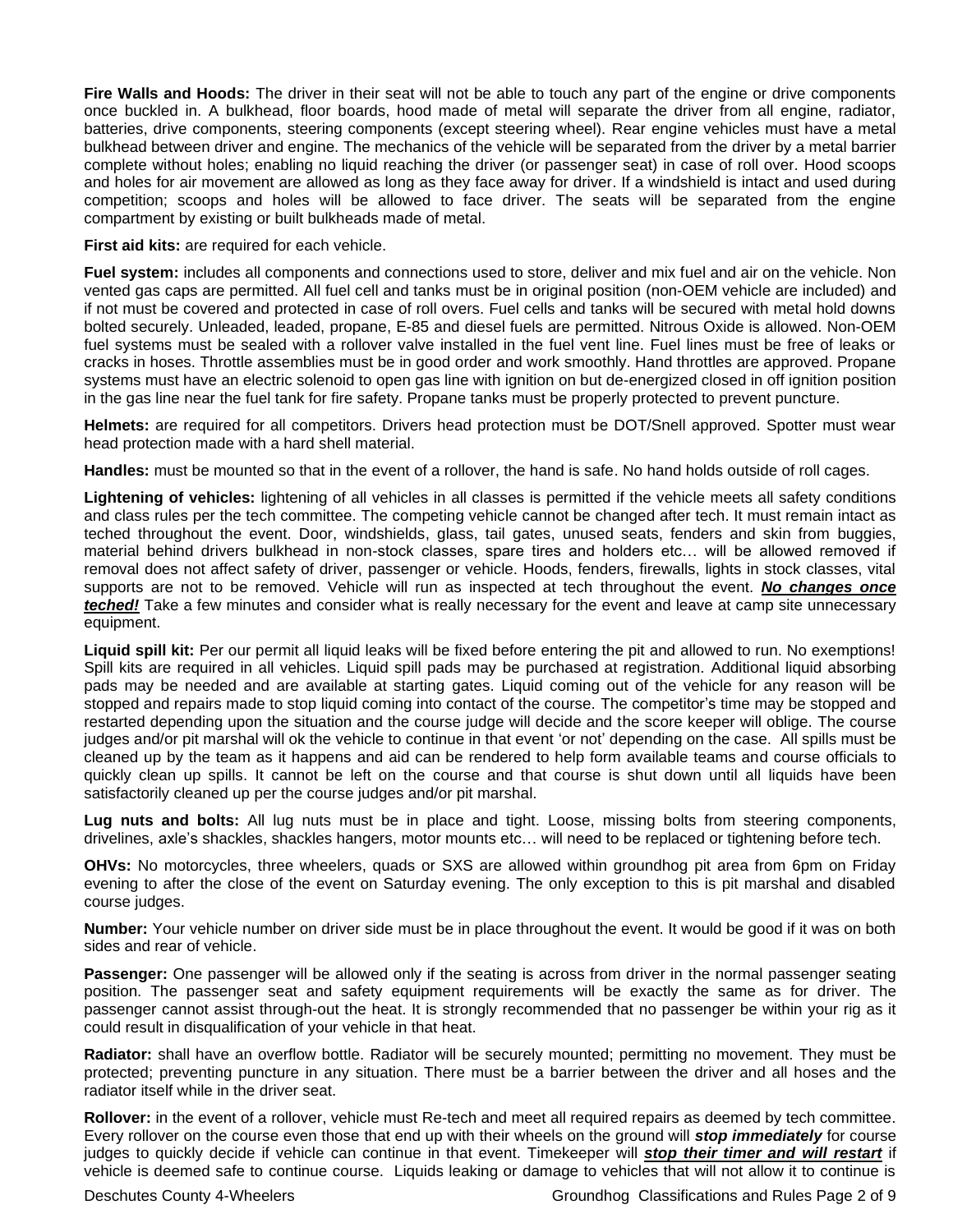the decision of the course judge and/or the pit marshal; their decision will be respected and final per that rollover. It must be noted only the driver and their spotter can aid it getting the rig on all tires. *No help can be giving from others or it will be DQed to finish the heat.* Failures of driver stopping will be automatic DQ of the vehicle for that event.

Extensive damage requires removal from course and repairs needed to won't run, leaking any fluids, hood, fenders, flat tires, broken steering components, etc… and other safety features damaged in any roll over must be put back in place prior to re-entry of next event. Once again it must meet demands of the event per tech committee. If windshield becomes broken in stock class and if driving becomes impaired, it may be removed but the tech committee must be consulted prior to re-entering the event.

If the roll over occurred in the first rig out the course judge can call for all competitors within that class to reinspect that obstacle for safety. If all the competitors of that class deem that obstacle cannot be safely traverse, the coarse will be altered at that time. That first vehicle out **only** can restart at the start gate once being respected if all agree that it is beyond drivable. It is assumed by coarse judge and competitors of that coarse that it was plainly was driver or spotter error than coarse will not be changed.

**Rocks:** are hard on the human body. Long sleeved shirts, full length pants, gloves, and leather boots for driver and spotter are required. It is recommended that all open vehicle drivers be clad in a fire resistant race suit covering your entire limbs. Race suits will be welcomed by drivers in a roll over where hot, fiery liquids and hot flying body parts may come into contact with your body while pinned; guaranteed.

**Seat belts and shoulder harness:** must be worn at all times while driving or riding in a vehicle during an event. Seatbelts must be mounted per OEM mounting with OEM mounting hardware in closed cabs with doors and windshield in place for stock class. All open, no doors, no glass vehicle must have full harness. Shoulder straps mounted lower than shoulders and lap belt mounted securely using manufacture hardware and/or minimum grade 8 bolts. 5- and 6-point harness are encouraged for all competitors. Tech crew has final say per mounting if specifications are not being met.

**Seating:** must be securely mounted to the roll cage or OEM stock mounting position. The seat must not have any movement once the driver is buckled in. The mounts must be of a type to keep the weight of the driver securely in place during a roll over and secured once the vehicle comes to rest. All non OEM seats must be high back, race proven; capable of supporting driver's head, torso and weight of driver throughout the event and in roll overs.

**Spotters:** May not touch the vehicle while the vehicle is moving on the course. Only after it has come to a complete stop will the spotter be allowed to complete their task as needed*. Important:* if you decide not to have a spotter you cannot accept help for anyone until you have timed out.

**Steering:** ball joints must be tight and drag links capable of making it through the entire event. Steering components must be secure and free from measureable play side to side.

**Tools and other items:** in the competing vehicle must be securely fastened to prevent injury. CB antennas and all loose objects must be removed.

**Winch:** winches must be in working order and are required on all vehicles at all times while competing. The vehicle will not be allowed through tech without a working winch. Rope or cable must be in acceptable and safe workable condition per tech inspectors. Winch must be mounted securely to frame. Winch bag/weight must be used during all winching unless synthetic line is used.

# *Drugs and alcohol are NOT permitted in any degree from anyone during the competition. A competitor found to be consuming or under the influence of alcohol or drugs will be disqualified from the event.*

# **COMPETITION CLASSES CLASS-SPECIFIC VEHICLE REQUIREMENTS AND LIMITATIONS**

# **Modified Stock Class: No buggies allowed in this class**

**Axles** must be mechanically geared. IFS or solid axles are allowed. Axles must be located in such a way the only change to wheelbase is due to reactive forces. No manual or mechanical change of axle wheelbase is allowed. Axles may use some form of 100% locking device. No portal axles or gear boxes after the axles are allowed. All axles must be automotive based. Winches cannot be used for axle movement.

Maximum width is 80 inches from outside of tire tread to outside of tire tread. Axles must be in OEM position of that year production. They can be upgrade and replaced from another OEM vehicle.

Deschutes County 4-Wheelers Groundhog Classifications and Rules Page 3 of 9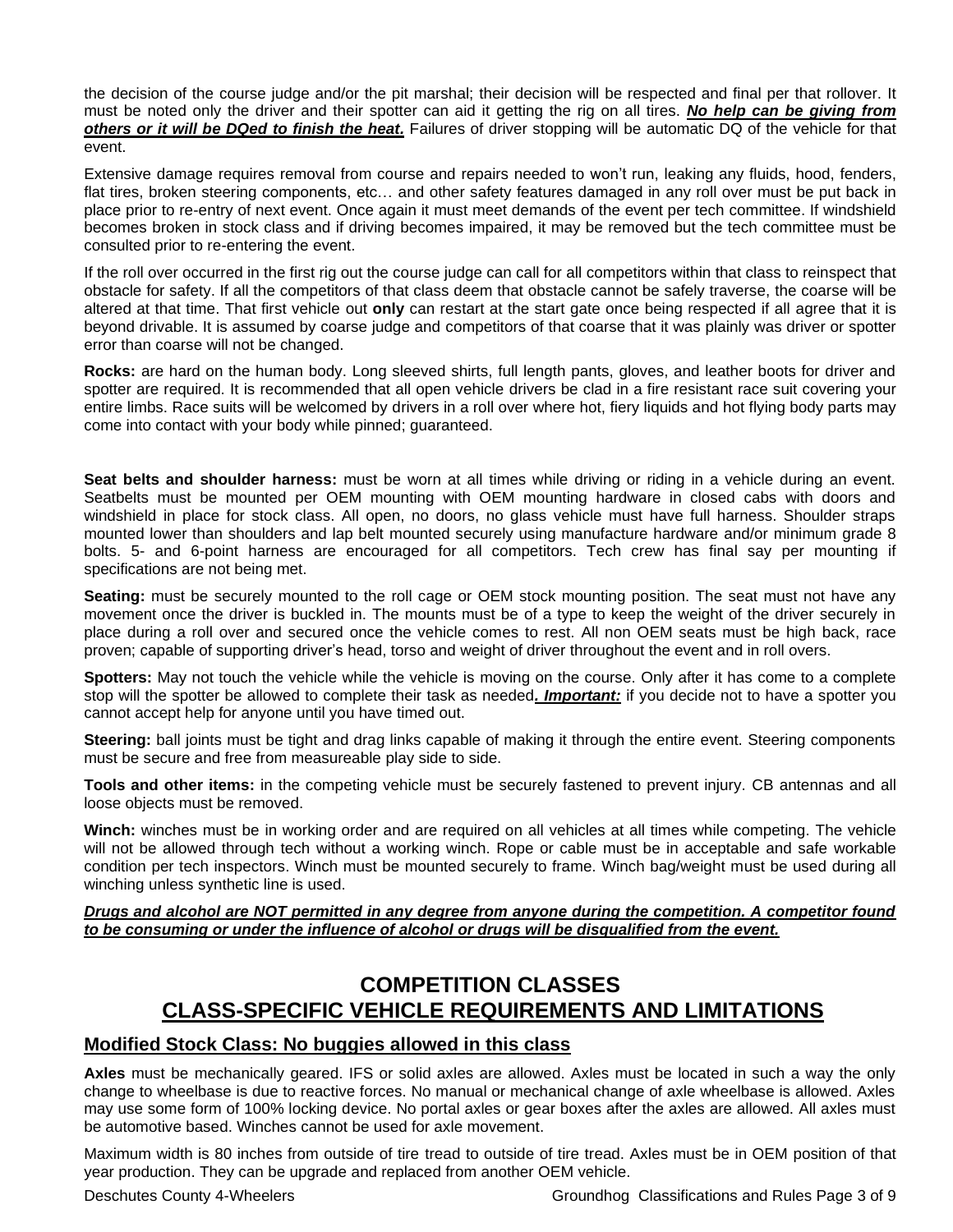**Brakes:** Only OEM brakes will be allowed in this class and braking allowing all four wheels operating as designed by OEM.

**Electrical:** Lights must meet state and local laws front and back. Turn signals must be intact. Street legal is applicable for this class.

**Frame and body and firewall:** This is essentially a stock O.E.M Class. The vehicle must be that of a manufactured O.E.M. vehicle assembled at a plant or resembled one to actual dimensions and must be recognizable as an existing O.E.M manufactured style. The vehicle must be road/street legal and licensable if desired. There is no narrowing of bodies or frames. They must remain the width as manufactured. Front fenders can be trimmed but must remain nearly O.E.M. width. All body parts must be intact but can be modified to improve clearance of moving parts. Doors can be removed but if so the side bar and/or netting must be installed on driver side. Windshields and glass can be removed for the event.

**Roll bar:** In this class only! If the factory hard doors; completely closeable by factory closures, windshield and door jams and top is as it left the dealer are complete; the front pillar to the floor is not required if roll bar is OEM and has not been modified except to strengthen. Full cage is strongly recommended.

**Suspension:** can be either IFS or solid axle. IFS to solid axle conversions are allowed. Front suspension can be either OEM leaf spring or OEM coil type suspension. Allowed: Long arm bars, spring over axle, expanding-type shackles, shackle reversal approved for leaf springs, coil over shocks, double shackles, quarter elliptical springs, buggy springs, fox shocks, air bags and coil springs.

**Steering:** must be mechanical. Hydraulic assisted stock steering is approved. O.E.M or stock replacement steering is allowed. Full hydraulic steering is not allowed. Rear steer is not allowed in this class. Axle steer is not allowed in this class.

**Tires:** must be automotive based tires. All factory built tires from any manufacturer are allowed. The tire size limit is 35" as **advertised on the sidewall**. Vehicles must have no less or more than four (4) independent tires.

**Seating:** the driver seat must be in the exact OEM position as manufactured.

# **Modified Class: No buggies allowed in this class\***

**Axles:** must be mechanically geared. IFS or solid axles are allowed. Axles must be located in such a way that only change to wheelbase is due to reactive forces. No manual or mechanical change of axle wheelbase is allowed. All axles must remain automotive based. Axles cannot be more than 7 inches from factory locations. Winches may be used to control axle movement but not individual tires. Maximum width is 82 inches from outside of tire to outside of tire.

**Frames:** can be OEM, aftermarket or custom built. Frames must be 2" x 4" or larger rectangular tubing. Frame rails must be vertically mounted 4" tall x 2" wide. Rectangular boxed or semi-boxed frames are approved. Frame rails cannot be any shorter than the centerline of the rear axle. Frame rails must be consistent in height from side to side. The bottom of the frame may not be any higher than the top of the tires between the tires. (Meaning: at the center of the vehicle.) The Frame cannot be narrowed from OEM spec.

**Body and Firewall:** must be complete and of stock origin. There is no narrowing of the body permitted and must measure out as of the original OEM vehicle they represent. Grill must have the appearance of stock. Hoods must cover the entire engine compartment and follow factory form. All body panels must look like an O.E.M. body panel of proclaimed vehicle. Vehicles must have some kind of front fenders of nearly OEM width. Vehicles that are tubed and/or cut in the rear must have body panel coverage that resembles O.E.M.

**Suspension:** upgrades of any type are approved. Manual suspension controls are not approved.

**Steering:** can be mechanical. Hydraulic assisted stock steering is approved. Full hydraulic steering is allowed. Rear steer is not allowed in this class. Axel steer is not allowed in this class.

**Tires:** must be automotive based tires. All factory built tires from any manufacturer are allowed. The tire size limit is 37" as advertised on the sidewall. Vehicles must have no less or more than four (4) independent tires.

**Seating:** driver seat will be in the OEM position as manufactured.

• Competitors' (not meeting above rules) rigs on 37 may be considered for competing (at the drivers meeting) by the competing drivers of this class whether to be included or not (course officials or pit marshal cannot intercede in this vote). The vote must be unanimous for the vehicle not meeting the description of the above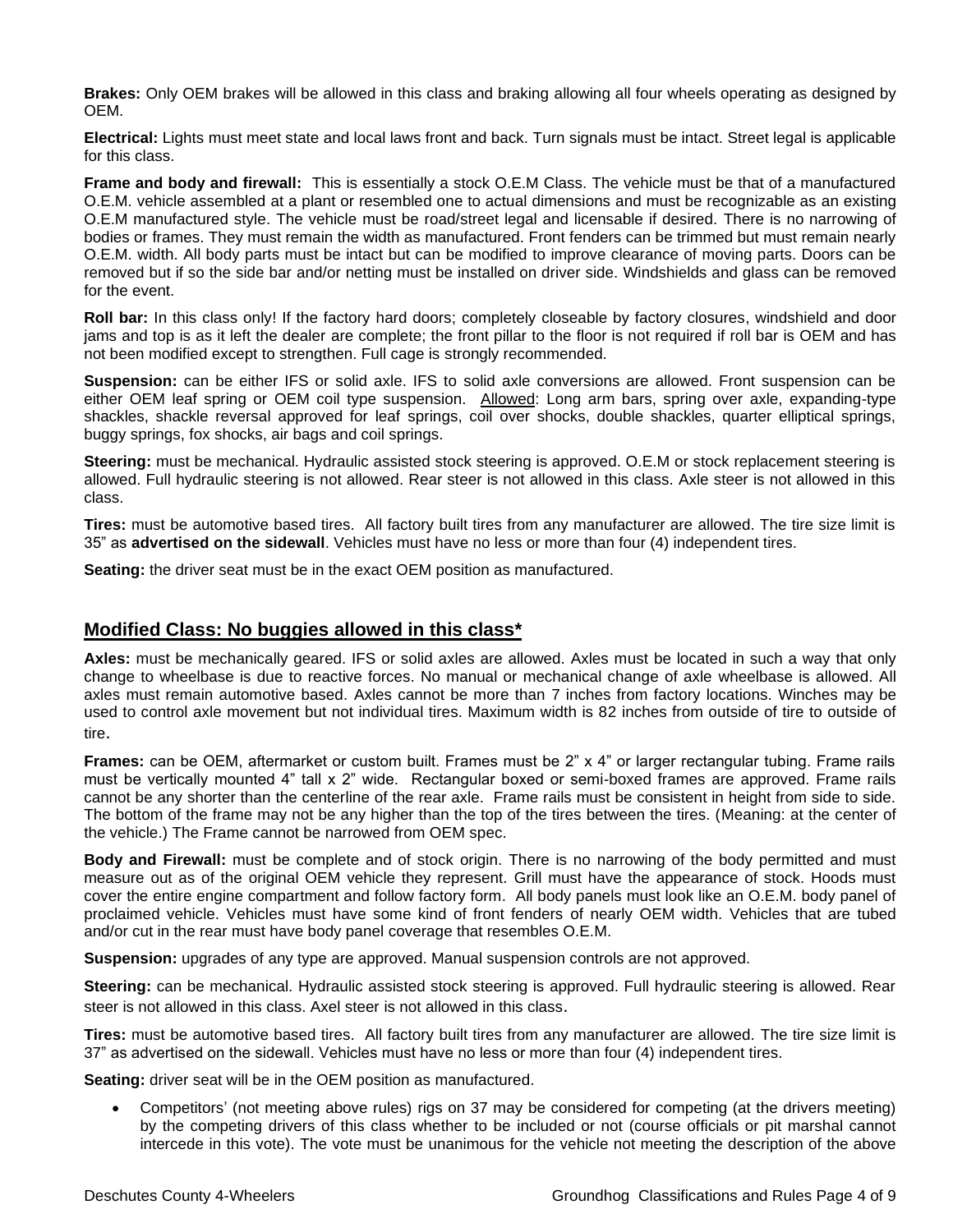rules. Condition may be set and the vehicle allowed in but must follow those conditions or will be removed from the event.

# **Super Modified Class: No buggies allowed in this class**

It is assumed these vehicles are modified for this type of event and the competitor is a seasoned driver with considerable skills. Certain modification may or may not be allowed and will be decided at the drivers meeting depending on the vehicles that enter. (I.e. all front fenders could be removed if all vehicles have removable fenders; if class drivers vote to do so.)

**Vehicle:** must have been originally manufactured as a factory production vehicle (i.e. Toyota, Jeep, Ford, etc.) or built to their factory scales to behind the driver's rear cab/barrier. Modifications behind this point will be allowed to enhance drivability of vehicle. Lightening of vehicle is permitted as long as OEM look is maintained. Bodies can be narrowed from OEM specs. Front fenders, hoods and grill must resemble OEM and must retain similar size but can be hand built to cover vehicle from lighter metals.

**Axles:** of all widths are allowed. Tires must measure less than 86 inches outside tread to outside tread. Live, solid, and independent axles are allowed. Manual wheelbase changes are allowed, but not during a course run. Winches may be used to control axle movement but not individual tires.

**Frame:** may consist of a combination of tubing, boxed or semi boxed mainframe material and must be made of magnetic steel. Frame can only be slightly narrowed from OEM specs

**Suspension:** upgrades of any type are approved. Manual suspension controls are approved in this class.

**Steering:** of these types is permitted: Full hydraulic, (rear steer will be a deduct unless all in class are so equipped) and brake steering. Axel steering is permitted.

**Tires:** must be automotive based tires. All factory built tires from any manufacturer are allowed. The tire size limit is 42 as advertised on the sidewall. Vehicles must have no less or more than four (4) independent tires.

**Seating:** Single seat configurations are acceptable but it must be in the driver side location. (Center seating will be considered by those within this class)

# **Buggy Class no enclosed vehicles allowed**

**Tube Buggy:** class is for those vehicles fabricated from round or square tube and generally do not qualify for a VIN number or title. These vehicles may be skinned or not with any non-flammable material.

**Axles:** of all widths are allowed. Tire width must measure less than 86 inches from outside tire tread to outside tire tread. Live, solid, and independent axles are allowed. Manual wheelbase changes are allowed, but not during a course run. Winches may be used to control axle movement front/rear but not individual tires

**Frame:** may consist of a combination of tubing, boxed or semi boxed mainframe material and must be made of magnetic steel.

**Suspension:** upgrades of any type are approved. Manual suspension controls are approved in this class.

**Steering** of these types is permitted: Full hydraulic, rear steer and brake steering. Axel steering is permitted.

**Tires:** must be automotive based tires. All factory built tires from any manufacturer are allowed. The tire size limit is 42" as advertised on the sidewall. Vehicles must have no less or more than four (4) independent tires.

# **Unlimited Class: closed vehicle and buggies are allowed**

**Axles:** of all widths are allowed. There are no tire width requirements. Live, solid, independent, and portal axles are allowed. Manual wheelbase changes are allowed, but not during a course run. Winches may be used to control axle movement but not individual tires.

**Frame:** may consist of tubing, boxed or semi boxed mainframe material and must be made of magnetic steel. Fenders are not required. Body panels are highly recommended, but not required.

**Suspension:** upgrades of any type are approved. Manual suspension controls are approved in this class.

**Steering** of these types is permitted: Full hydraulic, rear steer and brake steering. Axel steering is permitted.

**Tires:** must be automotive based tires. All factory built tires from any manufacturer are allowed. No size limit of tires. Vehicles must have no less or more than four (4) independent tires.

# **COURSE RULES**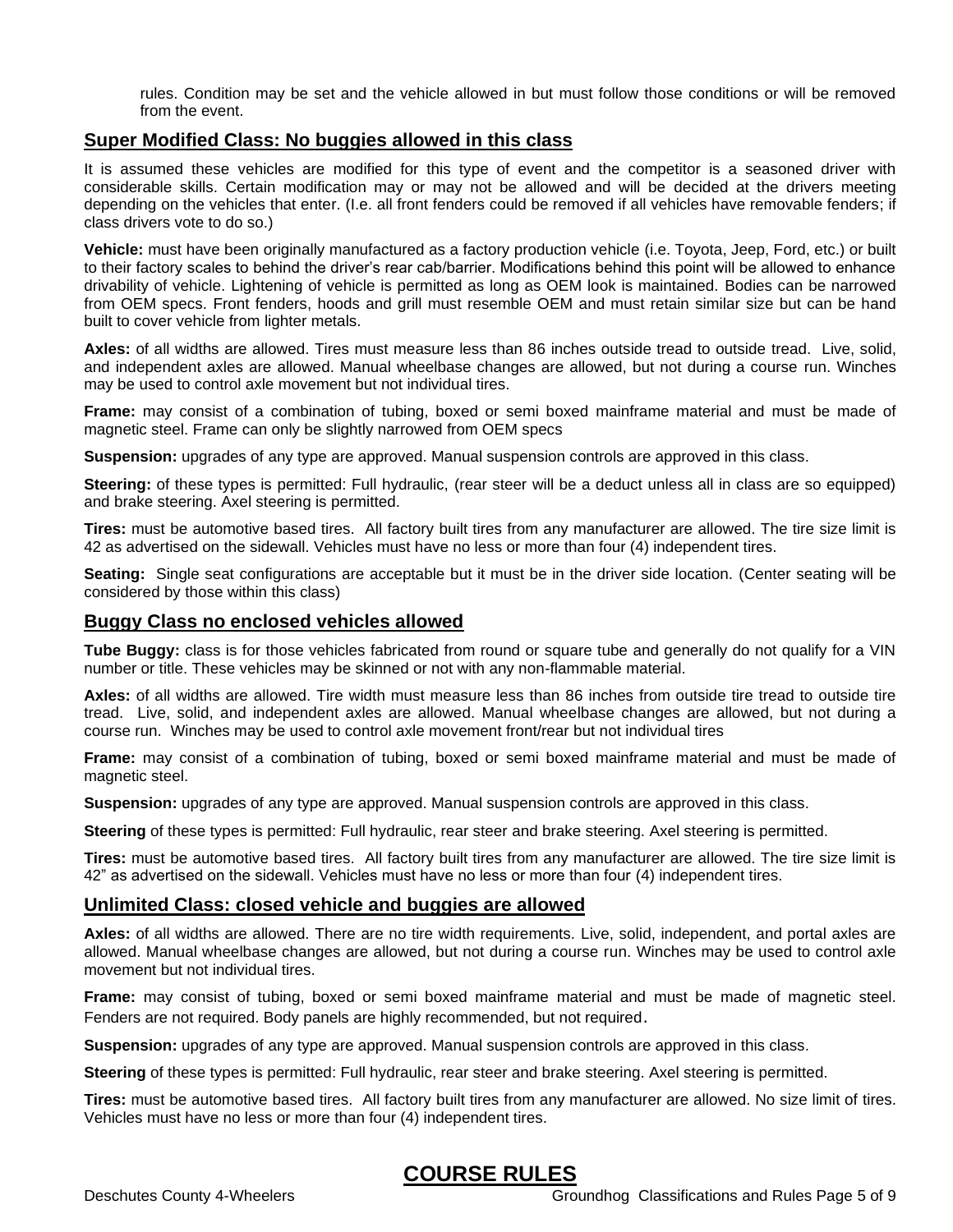The event is divided into courses. There will be a minimum of 2 judges per course. Cones will be set up as gates, acceptable turns, and boundaries. Caution tape and banners may also serve as boundaries throughout the courses. Drivers can and should have one spotter. If a driver decide they do not need a spotter **no one can spot for them** during that heat. Driver and spotter may switch places for each course but once a heat begins the driver remains the driver. The original team of two must remain consistent for each heat and it is recommended for all courses of the day (unless a medical emergency impairs current driver). All teams must complete each course with the same vehicle they began with.

Drivers and spotters may assist in course layout but the course judges and pit marshal have the final say as how it is finalized on the ground. Your assistants may be asked for per the ability to drive a particular obstacle or not of those attending the course building session (the course builders will not round up contestants for help). If you would like to help, **be there** during the course layout. The competitors of a particular class (for instance stock class) have the right in saying that a particular obstacle is dangerous or destructive to their vehicle and do not want it included. The course judges upon hearing the protest of the class **must change the route** so it will not be dangerous or destructive to that group of competitors. The course judges will ask if the course is acceptable and if no one speaks up it will be ran as laid out. In all case the competitors will and have the right to walk the course prior to it starts.

If the first rig out does not have the ability to make the first hard obstacle the course judges can stop that heat and reroute and restart the heat. If a vehicle becomes disabled and cannot be quickly extracted the course judges may reroute the course to enable the heat to continue. If those competitors that have a grievance as the route is now too easy/or too difficult will be able to rerun but the grievance must occur prior to that heat being over and must include all in that class. In other words, the heat will be completely rerun after course change. The rig that was unable to traverse that obstacle will be able to compete with the others after being extracted. If possible, the class will be re-run in order pre-decided by competitors. Five minutes (time starts from first vehicle out) will be giving to the vehicle extracted to do repair work and get back up to the line before heat is called.

# **Driver meeting Saturday morning**

*Driver meeting is mandatory for all judges, score keepers, drivers and spotters* in the morning at approximately 9am at registration. If you don't attend you don't race. It is permissible at this time to question any rule that you do not understand. The pit marshal is in charge of this meeting and his decision will stand for the day after discussion.

At the course entrance prior to the first rig out there will be a second driver meeting for discussing that particular course with drivers and spotters and the course will be walked with judges so contestants will know the route. It would be best for all competitors if they attended each of these course meetings. It will be the driver and spotter's responsibility to stay on the course and understand the obstacles and bonus routes. It is acceptable to watch other contestants throughout the event.

# **Rock Stacking**

Rock stacking is allowed, however you must un-stack approximately what you stacked. Any rock, log or other item found naturally within the course vicinity may be used to help a teams' progress through a course. Teams are not allowed to preset rocks prior to their start. If found presetting rocks, an un-sportsmanship penalty of 10 points will be assessed to the team. Rock stacking is permissible as soon as the vehicle moves across the starting line and his time has begun anywhere on that course rocks can now be stacked. Stacking will not be allowed within 2 feet of a moving tire. After one verbal warning, a team will be assessed 10 points for each occurrence. Each team (driver and spotter) will have 3 minutes after completing a course to return to the course to un-stack rocks that they stacked. This will take place before another vehicle enters the course to the satisfaction of the course judges and/or pit marshal. A single driver without a spotter will be permitted to stack rocks but must have seat belt securely fastened prior to engaging gears.

# **Pointing Out/ Timing Out**

The maximum allowed points for a course will be determined at coarse judges meeting for all classes. If a teams' points total for a course reaches the maximum allowed, it must leave the course using the quickest allowable route possible. There will be a maximum time per course for all classes. It will be decided by course judges and competitors before the start of each heat. If a team reaches maximum time before they reach maximum points, the team will receive the maximum points for that course.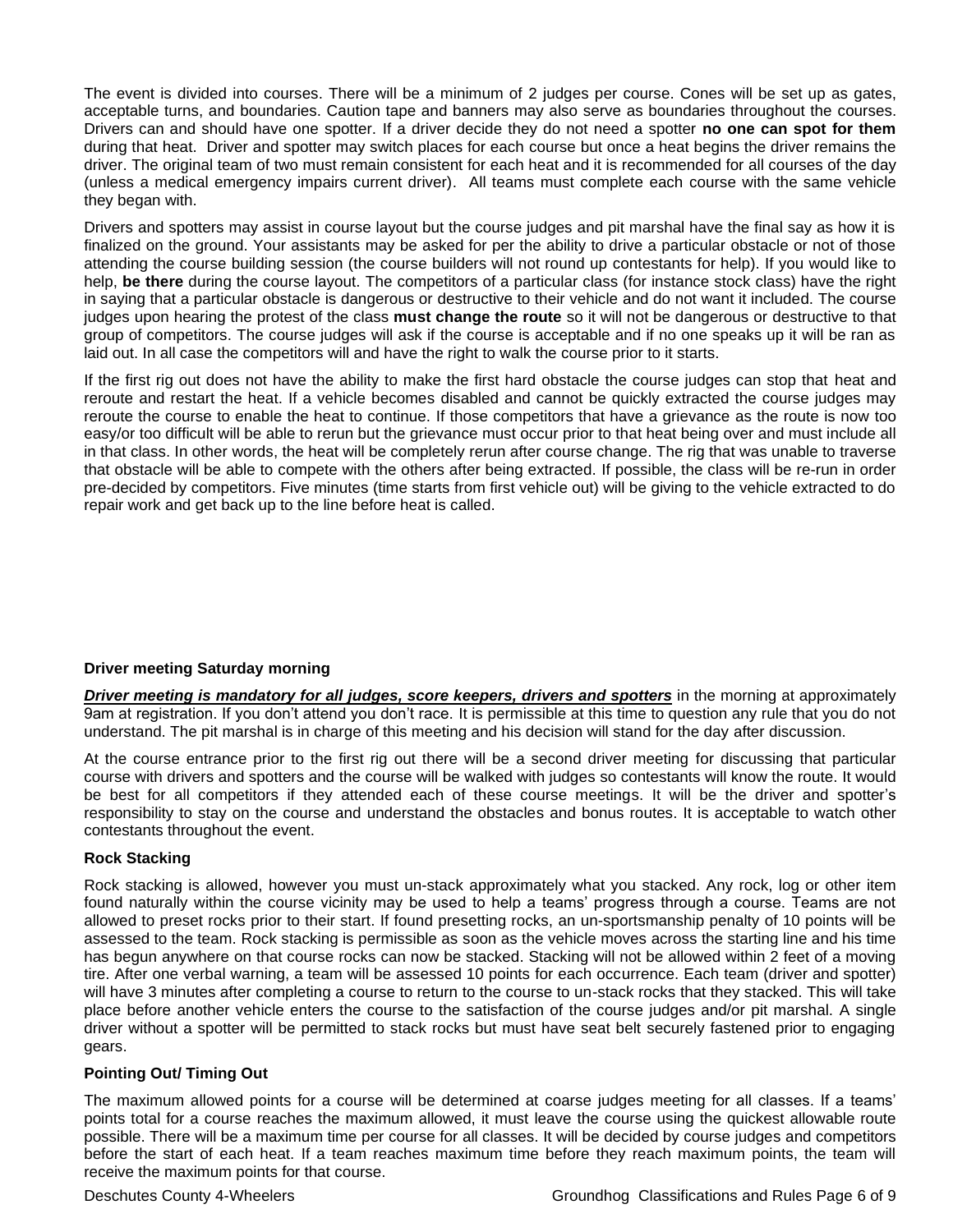# **Bypassing a Run or No Show (five minutes has elapse after completion of last competitor).**

A team who chooses to completely bypass a course and does not show up for the 5-minute call will receive maximum points for that course. Example may be that repairs may take the length of a race. Vehicles may return and continue running in the remaining courses but cannot make up the missed course if it is closed to that class. Once the class is finished no rig can make up the race after 5-minute call has been giving to that team.

# **5 Minute Call and Prep Time**

A Team will be given 5 minutes to report to courses start gate to begin through a course. If a team is not ready after 5 minutes, the next team to run the course will be called. The team who missed their turn on the course will be allowed to run the course after the last team finishes but before the last 5-minute call. The team will receive a 15-point penalty for missing their turn.

# **Backing: 1 point**

One point is issued for a purposeful reversal by a competitor (accidental rollbacks do not count). A purposeful backup is considered when a driver puts the vehicle in reverse and backs, pushes in the clutch and rolls back, etc. A backup is not counted when the vehicle is nudged back by the obstacle, unless an advantage is gained during the process (reversing and turning the wheel to gain a better line). A reverse in an attempt to save a rollover is considered a backup and will receive backing points. A backing penalty is also counted if a team uses a "reverse dig".

# **Breakdown time**

There is no breakdown time. If a team breaks on a course, they have the remaining time on that course to get fixed and finish the course. The driver and spotter can use any parts they brought to repair as needed. If your vehicle becomes disabled; please let the course judges know so extraction can begin a.s.a.p. It is your team's responsibility to assist in the extraction and attaching the lines to your vehicle as needed to move it out and off the course. Damage to the competitor's vehicle may happen during extraction and only you assume this responsibility and with your help it will be done with minimal damage to your vehicle. Vehicles will be allowed to return to their pit site to do repairs as needed and return to complete the next course. The disabled vehicle will receive points per the course maximum.

# **Outside assistance**

Team members consist of the driver and spotter; therefore, only the driver and spotter can communicate through electronic or verbale communication while on the course. All other communication from other people outside of the course is not allowed. If a vehicle breaks and requires outside assistance to be removed from a course, it will be removed by others on hand for extraction.

**No additional persons are allowed within the pit** other than those who have gone through registration and completed the liability waiver; disqualification will be the outcome. Boyfriends, girlfriends, sons, daughter, wives, husbands and other blood kin are not allowed in the pit to help. They can shag parts up to the spectator fence but are not allowed in.

# **Unsportsmanlike Conduct: 30 points**

Mistreatment of pit marshal, judges, other teams, spectators and volunteers by a competing team, comes with a 30 point penalty for the first occurrence. Another occurrence means disqualification from that heat or removal from the event. No refunds will be granted. Groundhog Judges and Pit Marshal have the final say in all cases. It is understood that there will be errors by the judges and competitors from time to time. Groundhog Pit Marshal can overturn a judge's decision in cases of misunderstanding of the rules. If a call comes into question during a teams' attempt on a course, the competing team should call a time-out immediately. The course judge will stop the time and the problem will be addressed through the head judge of that heat. If there is still a disagreement or question, the pit marshal will be consulted. All questions will be brought to the head judge of the course first and then if necessary to the pit marshal. A competitor is not allowed to address an event calling question to the event scorekeeper or other event volunteers. Doing so can bring a 30-point un-sportsman penalty to a team. All judgment calls and questions must be addressed before the score sheet is **signed.** Mathematical errors due to judge/scorekeeper error cannot be corrected after signatures. The pit marshal is the final decision maker and his decision stands for all vehicles in line for that course during that particular heat. The decision may be made, and that particular heat may need to be re-ran if it affects the outcome of all competitors in that class heat.

# **Gates: 10 points**

Each obstacle is marked with gates (flags, cones or other objects specified). The gates include may be start gate course gates, flags and/or cones and the ending gate. Ten (10) points will be issued for every gate knocked over or move ½ its distance by the vehicles motion. Once a gate is counted for penalty points it cannot be recounted as the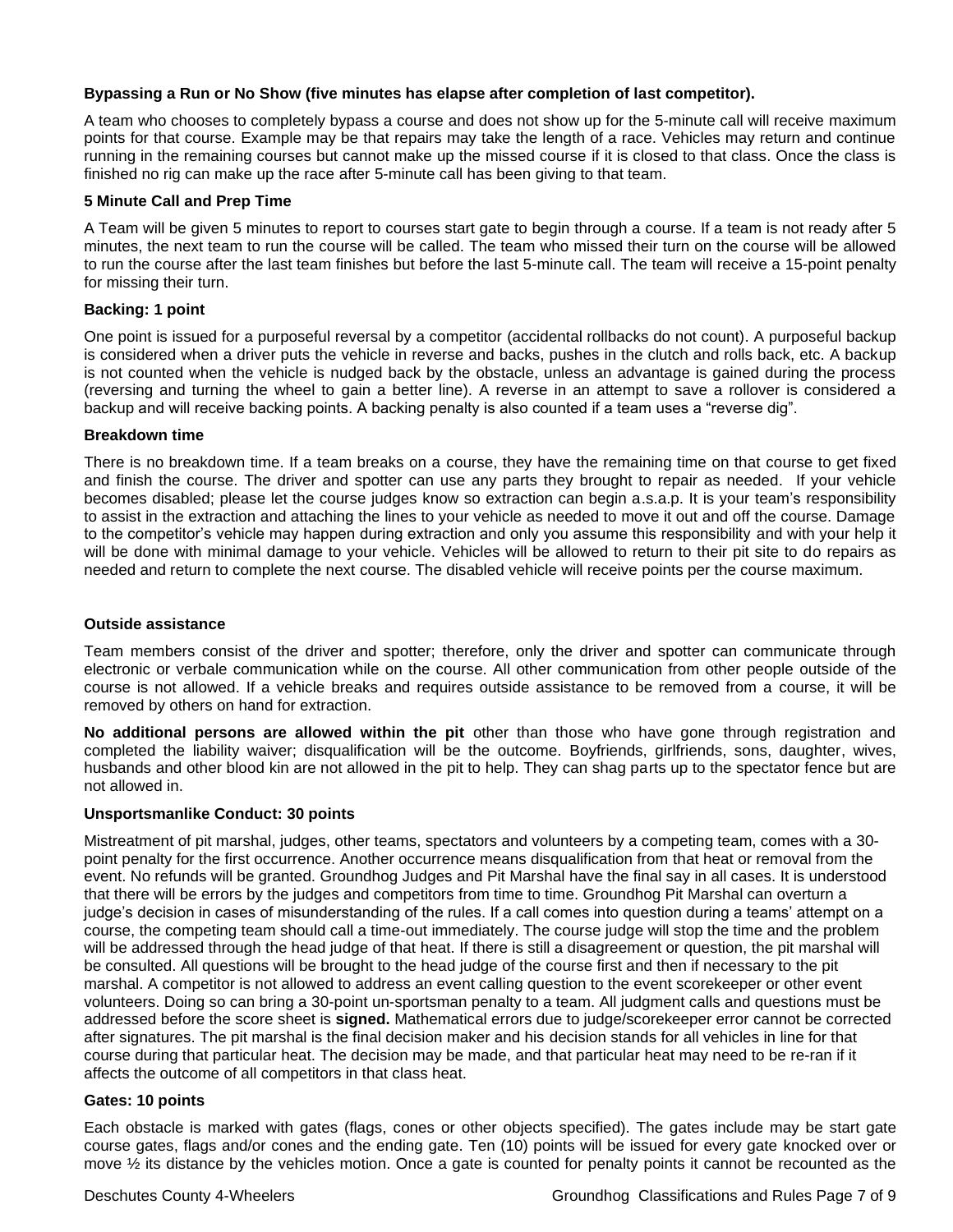contestant continues onward. Both cones may be knocked over, but it will not be counted for a second contact. The other gate/flag/cone associated with the course may be consider for points but must be specified at course meeting.

Rock stacking to allow a "bridge" over a gate will not be allowed. This includes building high points on either side of the gate with the intent to put the gate out of contacted. While attempting to clear a gate, a vehicle may not "float" a tire or axle over a gate.

A "pivot gate" remains a live gate after being touched and will give teams 10 points per touch. These are generally cones to show a turn within the course. Cones are placed occasionally for inside turns and cannot be brushed out of the way making sure all vehicles travel around the corner. These specific cones will be pointed out during course walk-through.

Gates are designed to lay out the course; however, a competitor may exit a gate and return through the same gate without points or obstacle disqualification in areas designated and advised by course judges during the walk through by competitors. The vehicle must re-enter the gate with the vehicle in the same position as when it left. (I.e.: if a vehicle drives forward off the course, it must back-up to re-enter the course. The driver may go through the gate turn or backwards reentering through the gate and continue onto the course no points will be accumulated if cones are knocked over. It is the responsibility of the competing teams to ask a judge during the walk through before attempt to leave a laid-out course. This is to ensure that the area is cleared of spectators so that a safe passage can be made. A judge has the right to disallow any diversion off the course.

The course is designed to be driven between the gates (flags/cones). If while attempting a gate, the vehicle is so far off-line that at least three tires do not place/travel on or between the set cones or gate, they will not be through the gate and will take the points for the gate. The team does have the option of taking a back-up and retrying the gate. In the case of this happening, the team will receive all points acquired while attempting a new line. Any vehicle bypassing a gate entirely, intentionally or not, will also be declared "out of bounds" and maximum points will be given.

# **Out of Bounds Cones: DNF**

Some courses may be designated by black cones or ribbon barriers these indicate "out of bounds". Any competitor breaking the vertical plane of these cones or going through the visible barriers; whether for the course they are currently on or for an adjacent course, will be immediately disqualified for the heat they are in. This is normally done intentionally and will most likely you receive 30 points. Keep in mind that out of bounds is normally for the safety of spectators and competitors on adjacent courses. Stay on your course as laid out by course judges.

# **Tools: 15 points**

Vehicles must pass through an obstacle under the power of the vehicle and spotter. A winch is considering a tool but is powered by the vehicle. It does not count but will take the winching points. Other tools may not be used. (I.e. no pry bars.) Tools are considered any item used as a means of leverage or bridge building that is brought with the competitor and not found naturally in the area surrounding the obstacle. Rocks may not be carried in a vehicle. Pulleys or any torque/leverage multipliers for spotter are counted as tools. Tools, when used for repair of the vehicle, are not subject to a penalty. Leverage points on a vehicle are approved if they are a permanent part of the vehicle. Jacks (if on board) used to get over obstacles or unstuck will be allowed but will take the points each time used.

# **Winches: 15 points**

Winching is assessed a 15-point penalty if used, per usage. Winching is considered when a team hooks a winch cable/rope to any anchor and begins to load the cable. A cable is considered loaded as soon as the cable has tension on it. It will be considered one winch unless winching points are changed. There are occasions where a judge or marshal may allow a cable to be attached to an anchor for safety and no points will be issued as long as the winch is not used to pull the vehicle. Winches may also be allowed in some areas as part of the course and no points will be giving. This is called a "safety cable". While winching, a winch "blanket" or "weight" must be used unless using synthetic line. Competitors who cross the start line to set up a winch point will be on the clock for that stage.

Winches cannot be used to complete a bonus line.

#### **Rear Steer: 15 points per course**

Rear steer is allowed in the Super Modified, Buggy and Unlimited classes only. In super modified the user will receive the points if used during that heat only if used.

# **Spotter Strap:** *No spotter straps are allowed!*

**Tiebreaker:** In the event of a tie in points the score cards will be checked and the fastest time to complete the course will be the tiebreaker.

# **Dispute Resolution: Possible 20 Points per incident**